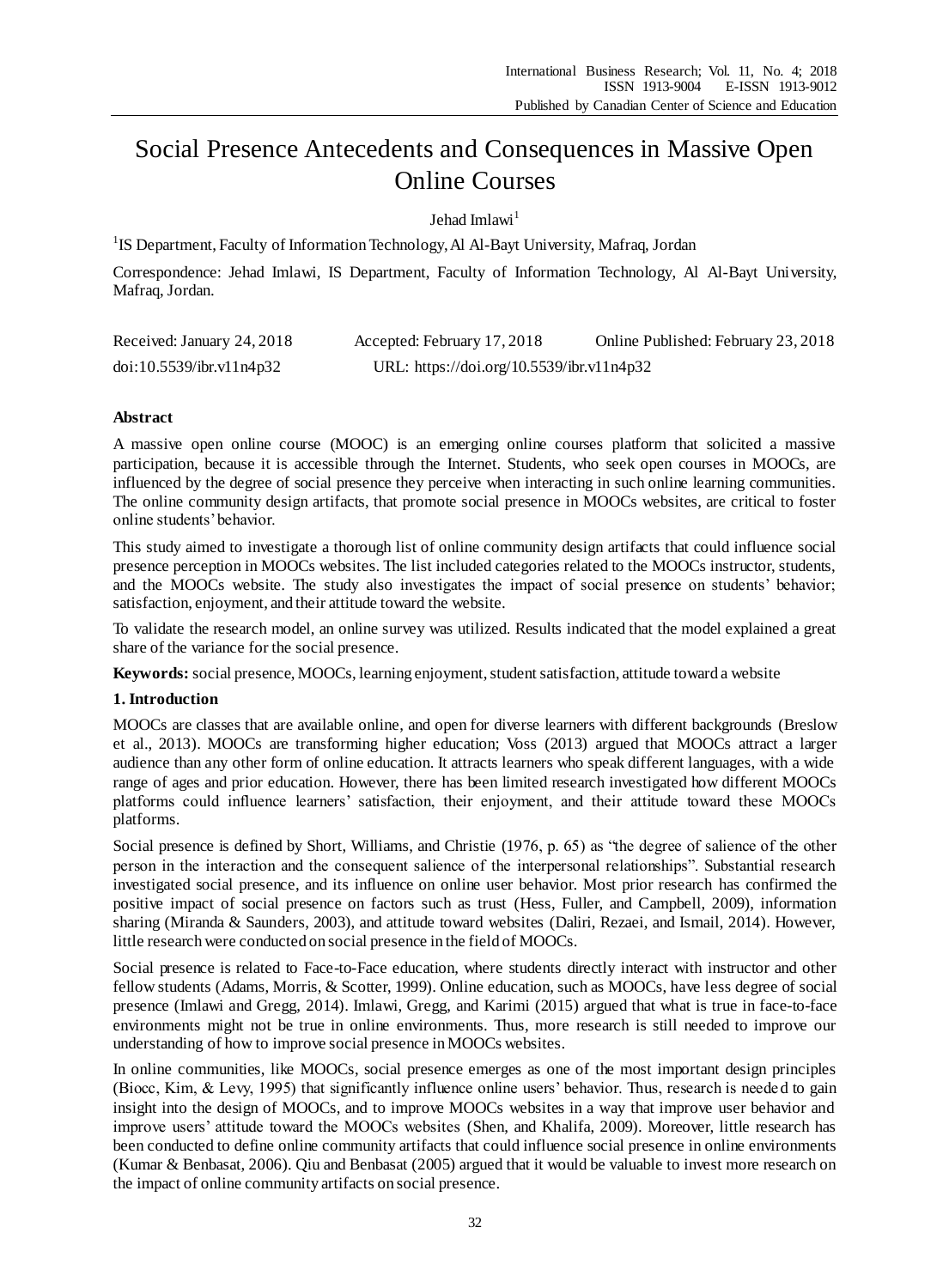Prior research has thoroughly studied social presence. However, there still some gaps in research on social presence. First, little research investigated social presence in fully online asynchronous courses (Rodriguez, 2015). Second, most research has focused on the influence of social presence on online user behavior, with less research focused on the antecedents of social presence.

This research tried to examine the online community artifacts that could influence social presence. Accordingly, three categories of these artifacts were identified in this research. First category includes factors related to the course instructor, self-presentation and extraversion. Second category includes factors related to the MOOC students, attention, perceived control over a MOOC website, perceived responsiveness of a MOOC website, and perceived synchronicity of a MOOC website. Third category includes one factor related to the MOOC website itself, media richness.

The goal of this study is to address gaps in the literature, by investigating the key antecedents and consequences of social presence in MOOCs websites. This study contributes to research by investigating a wide variety of online community artifacts and its impact on social presence. The research also study the impact of social presence on online user behavior; satisfaction, enjoyment, and attitude toward MOOCs websites.

#### **2. Literature Review**

#### *2.1 Social Presence*

Short et al. (1976) investigated social presence, they define it as "the degree of salience of the other person in the interaction and the consequent salience of the interpersonal relationships" (Short et al., 1976, p. 65). They emphasized on the importance of social presence in communication media. Social presence is related to the feeling of warmth when interacting with others. It was found to be the highest in face-to-face interactions, thus, online interactions are required to convey personal, warm, sociable, and sensitive feelings to substitute for social presence (Shen & Khalifa, 2009). Social presence is one of the central design principles for social computing technologies such as Email, online chat, and online communities (Shen & Khalifa, 2009; Riva, Davide, and IJsselsteijn, 2003).

Online learning has thrived in the last decade because of the explosive development in interpersonal communication. Communication is a cornerstone in online learning, because of the physical separation between the learners and the learning providers. However, Ward & Newlands (1998) argued that online learning environment is not as effective as face-to-face learning environment because of the lack of a direct interaction. Bullen (2007) found that course students who utilized computer-mediated conferencing felt disconnected from others comparing to traditional face-to-face class, due to lack of facial expressions. Consequently, research should focus on the importance of social presence in online learning, to substitute for direct interac tion of face-to-face learning.

Plenty of factors related to the social presence were investigated in prior research. Research looked at social presence when interacting with other human via a medium (such as chats, message boards, or virtual communities), or when interacting with non-human, such as intelligent agent, or simulated parties. Research operationalized these design artifacts via avatar, recommendation agent, emotional or social displays such as pictures and videos (Dormann, 2001; Gefen & Straub, 2003).

Prior research investigated the impact of social presence on learner satisfaction (Gunawardena & Zittle, 1997; Rodriguez, 2015; Russo & Benson, 2005), information satisfaction (Aydingül, Spohrer, Heinzl, & Kostrzewa, 2016), perceived learning (Richardson & Swan, 2003), student engagement (Wise, Chang, Duffy, & Del Valle, 2004), interaction between learners (Lomicka & lord, 2007), trust (Hess, Fuller & Campbell, 2009), and attitude toward websites (Daliri, Rezaei & Ismail, 2014).

### *2.2 MOOCs*

A massive open online course (MOOC) is a course aiming at large-scale interactive participation and open access via the web (Siemens & Downes, 2013). MOOCs attract learners from different areas, and different cultures and backgrounds. Lucas (2013) argued that MOOCs can potentially disrupt higher education. It connect learners to each other via social engagement tools such as discussion forums to share knowledge, and support online learning (Liyanagunawardena, Adams, & Williams, 2013).

MOOCs consist lectures, in the form of short videos and related course content, along with feedback mechanisms, in the form of group interaction and collaboration (Alraimi, Zo, and Ciganek, 2015). MOOCs appeared in 2008, and became popular in 2012, thus, it is relatively a new concept that still need much research to understand its ability to transform online learning. Specifically, research need to focus on the design of MOOCs that can make it more accessible by learners.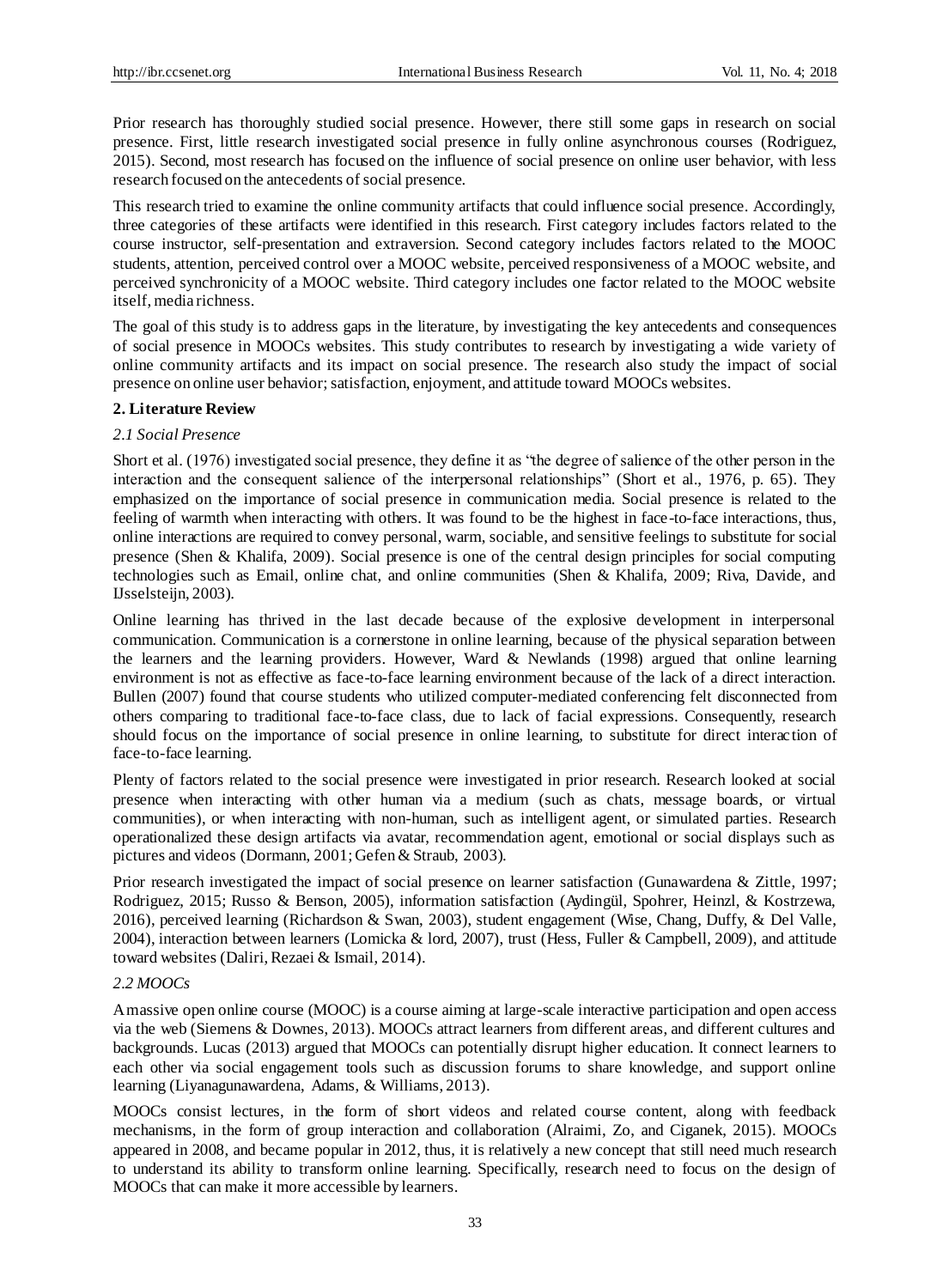## **3. Research Model and Hypotheses**

#### *3.1 Social presence Antecedents*

This research investigated a thorough list of both antecedents and consequences of social presence. Regarding the antecedents, three categories of online community design artifacts were investigated in this study. The first category includes factors related to the MOOC course instructor, self-presentation and extraversion. Second category includes factors related to the members of the online learning community: attention, perceived control over the MOOC website, perceived responsiveness of the MOOC website, and perceived synchronicity of the MOOC website. Third category includes one factor related to the MOOC website itself, media richness. Figure 1 shows the research model

# 3.1.1 Self-Presentation

Ma and Agarwal (2007) defined self-presentation as "a process to communicate one's identity, helping others form a more sophisticated and accurate understanding of (Who am I?)". In traditional face-to-face environments, it is easier to express personality, identity, and social attitudes. Online communities, on the other side, are required to provide some features that assist online users to form online identity, verify this identity, and communicate it to fellow members (Ma and Agarwal, 2007; Blanchard and Markus, 2004). Example of these features are signatures, avatars, and personal pictures. Using such features assist in communicating online behavior along with a complete context.



Figure 1. The research model

Shen and Khalifa (2009) found that member's perceived usage of online community artifacts supporting self-presentation is positively related to users' sense of social presence. Prior research also found that online users' self-disclosure positively impact users' engagement in online communities (Imlawi, Gregg, and Karimi, 2015; Imlawi and Gregg, 2014). Experiments found that Facebook users' self-disclosure, such as posting photographs, makes them feel more popular (Christofides, Muise, & Desmarais, 2009). Therefore, the study hypothesizes:

H1: Self-presentation of MOOC instructor will positively influence students' perceptions of social presence.

3.1.2 Extraversion

Prior research on social presence paid an attention to the influence of personality in online settings (Hess, Fuller, and Campbell, 2009). Extraversion is one of the big five personality dimensions (Goldberg, 1981). Isbister and Nass (2000) argued that extraverted personality can be manifested in interfaces through text, voice, and animation.

Social presence theory focused on the human warmth and sociability (Short et al., 1976). Instructors who show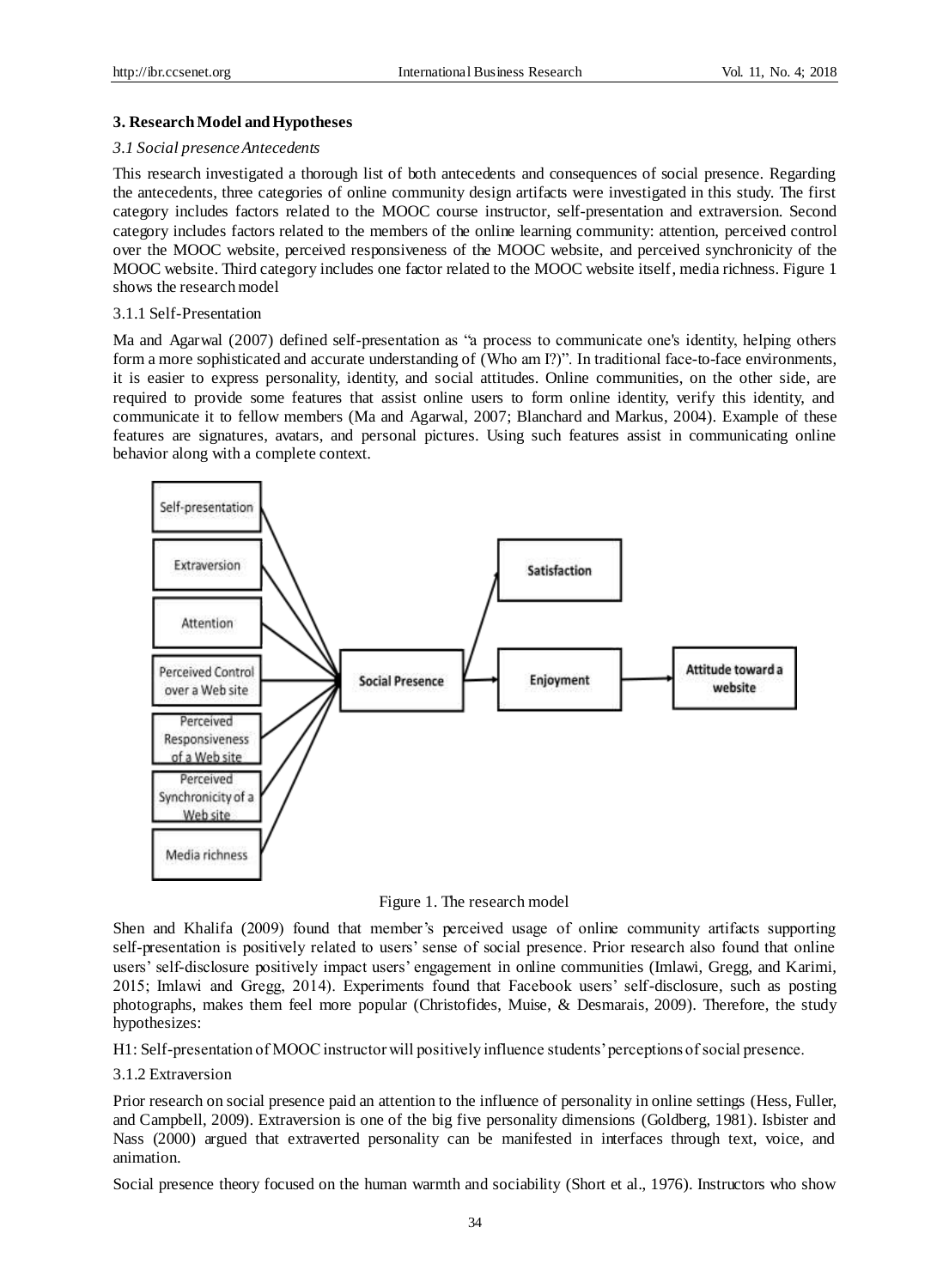extraverted personality are expected to be more socially perceived by their students. Therefore, the study hypothesizes:

H2: Extraversion of MOOC instructor will positively influence students' perceptions of social presence.

3.1.3 Online Learning Members' Attention

Social presence theory determined the individual differences in the perception of social presence (Short et al., 1976). Users' attention is one of these differences among users. Adding contents to the MOOC website does not mean that every student would pay the same attention, understanding, and acting toward these contents. Consequently, they are not expected to be affected the same way and amount. In their study, Felt et al. (2012) evaluated whether Android users pay attention to the permission information during installing mobile applications. They found that only 17% of participants paid attention to permissions during installation. According to the Wogalter's Communication-Human Information Processing (C-HIP) model, user attention is the first step between the delivery of online content, such as warnings, and the user's behavior (Smith-Jackson & Wogalter, 2006). Specifically, attention happens when users notice the online contents.

Prior research investigated many individual differences, such as personal innovativeness (Agarwal & Prasad, 1998), and computer playfulness (Hess, Fuller, and Campbell, 2009). However, little research studied the influence of attention. Moreover, in prior research there is a confusion between awareness and attention factors. Awareness might happen without noticing any of the interface content, because of prior experiences or knowledge. Attention, however, is the process of noticing interface contents. MOOC students, who pay attention to interface contents, are expected to perceive a higher degree of social presence. Therefore, the study hypothesizes:

H3: MOOC students' attention will positively influence their perceptions of social presence.

3.1.4 Perceived Control over a MOOC Website

Cui, Wang, and Xu (2010) defined website interactivity as "the degree to which the user perceives the Web site to be controllable, responsive, and synchronic". Online users seek to reduce uncertainty in their online experiences. Perceived control over a website assist in reducing the uncertainty (Short et al., 1976).

Cui, Wang, and Xu (2010) found a relationship between perceived control over a website, and the availability of information about fellow users in online community (cognitive social presence). Similarly, they found a relationship between perceived control over a website, and the use of emoticons in online users' comments (affective social presence). Cui, Wang, and Xu (2010) also found that perceived control over a website influence attitude toward a website.

Flow theory stated that when user experience more control on a website, they tend to feel more involvement, more flow, and more pleasure (Ariely, 2000). Thus, it is expected that when users experience more control over a MOOC website, they would perceive a higher degree of social presence. Therefore, the study hypothesizes:

H4: MOOC students' perceived control over a MOOC website will positively influence their perceptions of social presence.

3.1.5 Perceived Responsiveness of a MOOC Website

Responsiveness refers to the interactivity between the members of online communities. It was defined by Green and Pearson (2011) as "the presence of feedback to users, and the availability of response from the site managers". E-commerce websites have recognized the importance of website responsiveness. Green and Pearson (2011) found that responsiveness is positively related to perceived ease of use.

Liu (2003) found responsiveness to improve interactivity. When users experience interactive online environment, they are expected to perceive the experience more intimately. Intimacy is one dimension of social presence (Short et al., 1976). People, in face-to-face environment, get a direct response from others. Online environments miss the direct interaction. Therefore, online features, that provide responsive feedbacks, are expected to increase users' feeling of intimacy and sociality.

Online information should be timeliness to be valuable (Doll & Torkzadeh, 1988). Responsive feedback guarantees a timeliness information, and therefore, it is expected to positively influence online users' perception of social presence, by providing them with high quality information, that decrease their feeling of uncertainty.

Instructor's utilization of conversational method when talking to their students was found to affect the students' perception of social presence (Borup, West, Thomas, and Graham, 2014). A conversational manner needs a responsive behavior from the two parties in an interactive communication.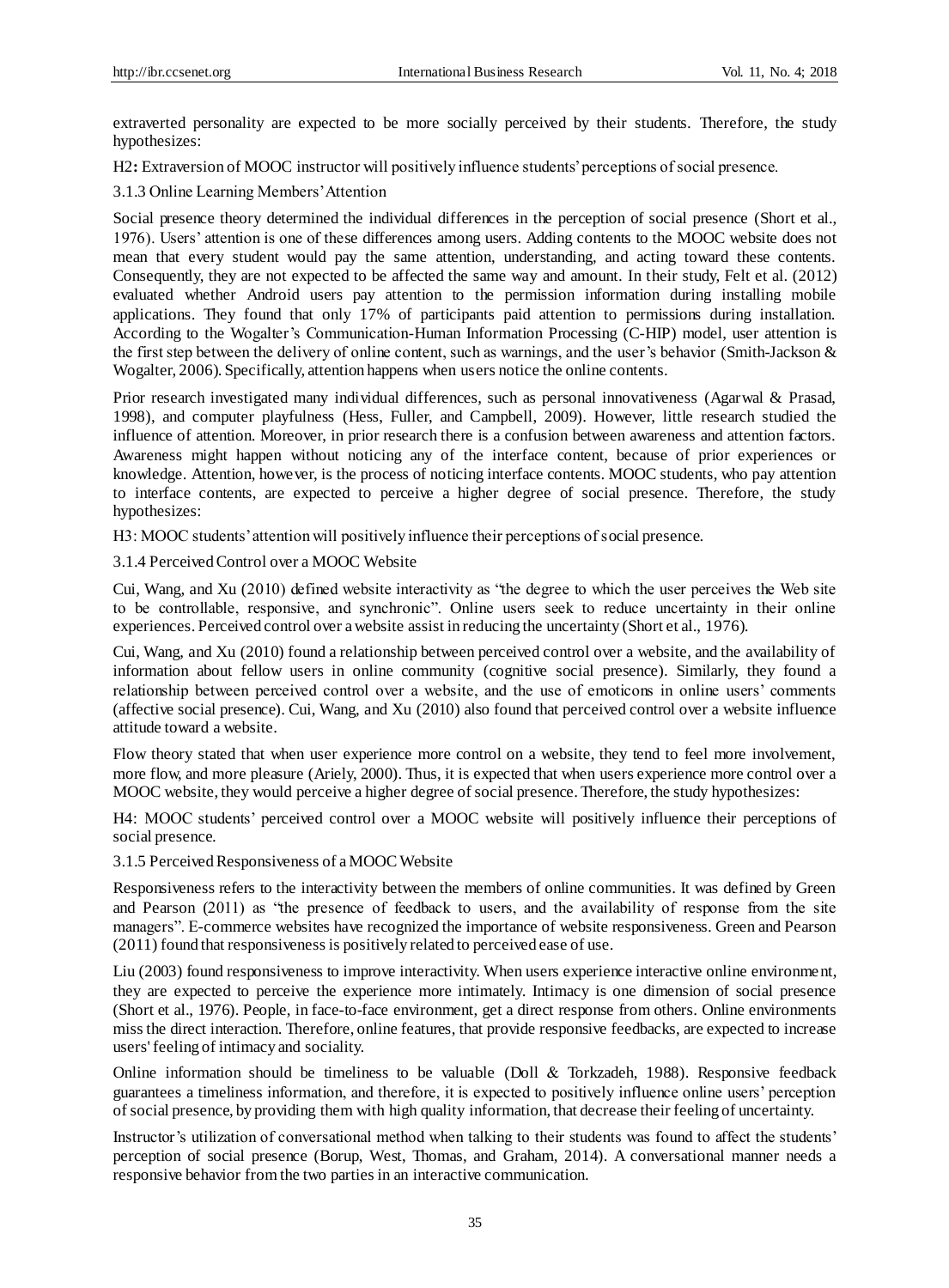Han, Min, and Lee (2015) investigated what characteristics of social network sites fulfill their users' need. They found that immediate feedback, and other intimacy-related characteristics of SNSs, form social presence. Therefore, the study hypothesizes:

H5: Students' perceived responsiveness of a MOOC website will positively influence their perceptions of social presence.

3.1.6 Perceived Synchronicity of an Online Learning Website

Liu and Shrum (2002) explained that synchronicity form a powerful basis for website interactivity. They defined synchronicity as the timing of information exchange. A synchronous interaction is an interaction where the exchange between the interaction entities, a website and its users, is concurrent. When the interaction between the online learning website and its members is concurrent, those members are expected to feel more social presence, because concurrency is one of the face-to-face interaction features.

Prior research found a relationship between delay in synchronicity, represented by a longer download time, and negative attitude toward downloaded documents (Sears, Jacko, and Borella; 1997) and attitude toward websites (Dellaert & Kahn; 1999). Lowry, Romano, Jenkins, and Guthrie (2009) affirmed the positive influence of synchronicity on users' satisfaction. Therefore, the study hypothesizes:

H6: MOOC students' perceived synchronicity of a MOOC website will positively influence their perceptions of social presence.

## 3.1.7 Media Richness

Rich media was defined by Badger, Kaminsky, and Behrend (2014) as those media channels, that can transmit video, and audio, or to enable two-way communication. Hassanein and Head (2007) found that socially rich text and pictures increased perceptions of social presence with online shopping. Rich media deliver a greater feeling of presence (Schmitz & Fulk, 1991). When the communicated information is complex or ambiguous, then it is more effective to use rich media to convey such information (Badger et al., 2014).

Online learning environments, like MOOCs, are platforms that deliver a high level knowledge. It is more efficient to use richer media channels to convey such a knowledge. According to Adams et al. (1999), the richest interaction is face-to-face interaction, followed by video, audio, and then text. This suggest that rich media is connected to social presence.

Schmitz and Fulk (1991) argued that the ability to convey a sense of personal presence is one dimension that determine the richness of media. Similarly, the availability of two-way communication, which is one dimension of media richness (Badger et al., 2014), is also related to social presence. Therefore, the study hypothesizes:

H7: Media richness of a MOOC website will positively influence students' perceptions of social presence.

#### *3.2 Social Presence Consequences*

Social presence consequences investigated in this study are students' satisfaction, perceived enjoyment, and their attitude toward the MOOC website.

## 3.2.1 Students' Satisfaction

Sweeney and Ingram (2001, p. 57) defined student satisfaction as "the perception of enjoyment and accomplishment in the learning environment". The influence of social presence on satisfaction is well established in prior research (Rodriguez, 2015). Moore, Masterson, Christophel, and Shea (1996) found that instructor's verbal and nonverbal immediacy behaviors positively influenced students' satisfaction. Gallien and Oomen-Early (2008) noted that students who received consistent personalized instructor feedback, showed more satisfaction. Students' perceptions of social presence positively influenced their overall satisfaction (Russo & Benson, 2005), their satisfaction with the instructor, and the instructor satisfaction (Richardson & Swan, 2003). Lack of social presence in online courses was proved to lead to students' dissatisfaction (Cui, Lockee, & Meng, 2013).

Prior research provided strong evidences regarding the relationship between social presence and students' satisfaction in a text-based medium (Gunawardena and Zittle, 1997), and in the multimedia instruction (Steffey, 2001). Arbaugh (2001) explained that the reason for social presence influence on satisfaction is its ability to reduce the feelings of isolation, and to support the feelings of connection and community.

Richardson and Swan (2003) surveyed students who completed an online learning course. They found students with high overall perceptions of social presence also scored high in terms of perceived learning and perceived satisfaction with the instructor.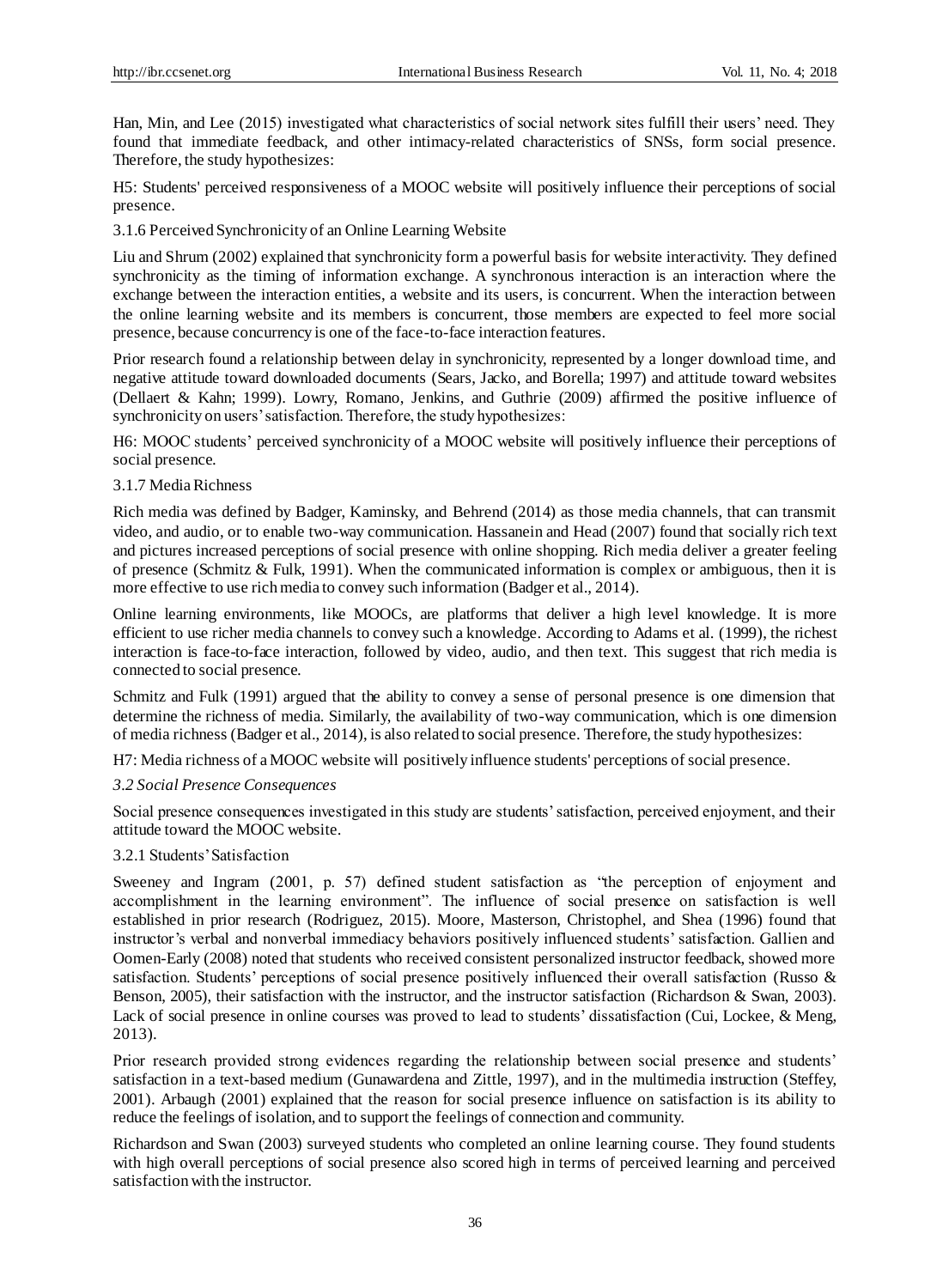However, there is no consensus among researchers on the relationship between social presence and satisfaction (Rodriguez, 2015). Consequently, more research is still needed to clarify this ambiguity. Most studies found a positive relation between the two factors in online learning environments, however, some studies found a negative relation (So & Brush, 2008), or no relation between the two factors (Joo, Lim, and Kim, 2011). Therefore, the study hypothesizes:

H8: MOOC students' perceptions of social presence in a MOOC website will positively influence their satisfaction.

3.2.2 Students' Perceived Enjoyment

Enjoyment is an intrinsic motivation that was defined by Davis, Bagozzi, and Warshaw (1992) as "the degree to which performing an activity is perceived as providing pleasure and joy in its own right, aside from performance consequences". It pertains the feeling of joy, fun, and playfulness when committing any activity, regardless any other outcomes or consequences.

In contexts like online learning, enjoyment has emerged as an essential factor. Alraimi et al. (2015) found that perceived enjoyment in learning is one of the most important factors that positively influence students' continuance intention.

Prior research has confirmed the relationship between social presence and enjoyment in many contexts, such as online context (Hassanein & Head, 2004), mobile multimedia context (Sung & Yun, 2010), and online shopping context (Koufaris & Ajit Kambil, 2001). However, there is still little research about the relationship between social presence and enjoyment in other contexts (Hassanein and Head, 2007), especially emerging ones, such as MOOCs. Therefore, the study hypothesizes:

H9: Students' perceptions of social presence in a MOOC website will positively influence their perceived enjoyment.

3.2.3 Students' Perceived Attitude Toward the MOOC Website

Attitude expresses the favorable or dis-favorable toward an object. Several studies have investigated the positive influence of enjoyment on attitude towards a website (Hassanein, and Head, 2007; Childers, Carr, Peck, and Carson, 2002; Lee, Cheung & Chen, 2005; Perea y Monsuwé, Dellaert & Ruyter, 2004; Van der Heijden, 2003). Therefore, the study hypothesizes:

H10: Students' perceived enjoyment will positively influence their attitude toward the MOOC website.

## **4. Method**

This study utilized a Web-based survey to validate the study constructs. Data were collected using a commercially available survey tool; Survey Monkey (www.surveymonkey.com). After the introduction about the study and its objectives, the first part of the survey asked screening questions to determine whether the respondent has participated in any MOOCs courses, and if yes, what MOOCs courses they finished, and which MOOCs websites they frequented. Then, the survey included the measurement items, to measure the proposed study constructs. Items were measured using a seven-points Likert Scale (from 1 - strongly disagree, to 7 strongly agree). The study included eleven constructs which were measured using established questions from previous studies. Final construct's measurement items, along with their sources, are explained in the appendix. Finally, the survey included demographic questions.

A committee of three information systems professors, who have a considerable experience with MOOCs, have reviewed the survey, to make sure that the measurement items are appropriate for the context of the study. They also checked for the clarity of the measurement items, and the wording issues. Finally, the committee have reviewed the revised copy of the survey, to confirm that all their comments, and feedback have been applied, and no further improvements were needed.

The study utilized a convenience sample. The target respondents for this study were students of MOOCs courses. The survey link was posted to MOOCs Facebook groups, similar to other studies that investigated the behavior of online learners (Davis et al., 2014). Facebook was considered relevant to the context of this study, because MOOCs students commonly use Facebook to support their interaction (discussion and collaboration) and engagement (Alraimi et al., 2015; Breslow et al., 2013). Zheng, Han, Rosson & Carroll (2016) found that students were more engaged in Facebook groups designed for specific MOOCs courses, comparing to the MOOCs discussion forums. Respondents were directed to consider the last MOOCs course they finished when answering the survey. 310 completed responses were collected during two months, from October to December of 2016.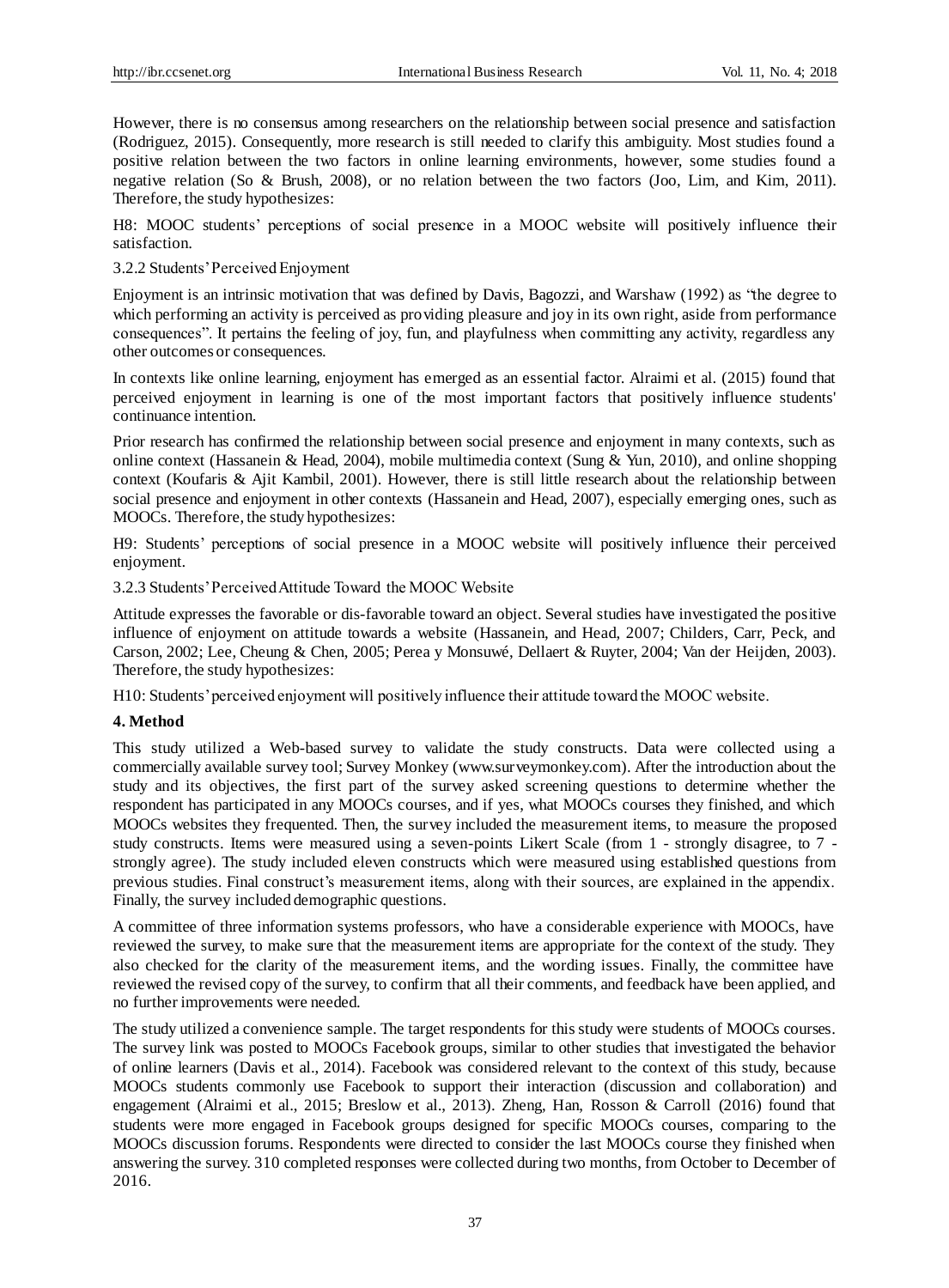Control variable considered in this study are gender, experience with MOOCs, and the MOOCs website name and reputation. The study aimed to check if there is a difference between males and females, learners with substantial experience with MOOCs and other with less experience, and users of different MOOCs websites.

# *4.1 Data Analysis*

The study used T-Tests to check for the control variables influence. It also used Partial Least Squares (PLS) for the hypotheses testing, and data analysis. PLS was selected because: 1) it can examine paths in the proposed structure model (Sung & Yun, 2010), 2) it can examine the items of the measurement model (Sung & Yun, 2010), 3) it is more appropriate for predication rather than testing whether data fit a predefined model (Éthier, Hadaya, Talbot, & Cadieux, 2006), which is consistent with the purpose of this study, and 4) PLS is more appropriate for relatively small sample size (Chin, 1998).

## **5. Results**

310 respondents completed the survey. 59.4% were males. The control variables test showed no impact for gender, and experience with MOOCs, or the MOOCs website name  $(P > 0.05)$ .

Following Fornell, and Larcker (1981) recommendations, three conditions were checked to evaluate research model properties. First, item loading should be higher than a recommended threshold of 0.7 (Hair, Anderson, Babin, & Black, 2010). Second, internal consistency should be adequate. For an adequate internal consistency, composite reliability, and Cronbach's  $\alpha$  values for each construct should be high, at least 0.7. Third, the average variance extracted (AVE) should be above 0.5 for each construct. Table 1 demonstrates item loading, composite reliability, Cronbach's α, and AVE values for all constructs in the measurement model. All these values were acceptable, comparing to the recommended threshold values.

Discriminant validity was assessed by comparing Square Root of AVE for each construct, with the correlation between this construct and other constructs in the measurement model. Table 2 demonstrates that the study model has a good discriminant validity.

Results from PLS analysis are explained in table 3 and figure 2. All the hypotheses were supported, and significant at 0.05, 0.01, and 0.001 significance levels. The research model explained 63.7% of the variance for social presence, 32.5% of the variance for satisfaction, 38.1% of the variance for enjoyment, and 21.8% of the variance for attitude toward a website.

|                                                                                    | Construct                 |                 | Items Loading   |      |      | Composite Reliability |       | Cronbach's $\alpha$ |      | AVE  |      |
|------------------------------------------------------------------------------------|---------------------------|-----------------|-----------------|------|------|-----------------------|-------|---------------------|------|------|------|
| Self-Presentation                                                                  |                           | $(0.7 - 0.9)$   |                 |      | 0.91 |                       | 0.78  |                     | 0.71 |      |      |
| Extraversion                                                                       |                           |                 | $(0.7 - 0.88)$  |      |      | 0.79                  |       | 0.84                |      | 0.65 |      |
| Attention                                                                          |                           | $(0.75 - 0.89)$ |                 |      | 0.81 |                       | 0.85  |                     | 0.54 |      |      |
| <b>Perceived Control</b>                                                           |                           |                 | $(0.71 - 0.73)$ |      |      | 0.85                  |       | 0.83                |      | 0.52 |      |
|                                                                                    | Perceived Responsiveness  |                 | $(0.74 - 0.82)$ |      | 0.83 |                       |       | 0.8                 |      | 0.54 |      |
| Perceived Synchronicity                                                            |                           |                 | $(0.71 - 0.8)$  |      | 0.86 |                       |       | 0.84                |      | 0.59 |      |
| Media richness                                                                     |                           |                 | $(0.74 - 0.75)$ |      |      | 0.89                  |       | 0.85                |      | 0.58 |      |
| Social presence                                                                    |                           |                 | $(0.83 - 0.86)$ |      |      | 0.9                   |       | 0.89                |      | 0.78 |      |
| Satisfaction                                                                       |                           |                 | $(0.7 - 0.82)$  |      |      | 0.89                  |       | 0.72                |      | 0.62 |      |
| Perceived Enjoyment                                                                |                           |                 | $(0.7 - .83)$   |      |      | 0.77                  |       | 0.87                |      | 0.58 |      |
|                                                                                    | Attitude toward a website | $(0.7 - 0.83)$  |                 |      | 0.77 |                       | 0.78  | 0.57                |      |      |      |
| Table 2. Discriminant validity. Square Root of AVE and inter-construct correlation |                           |                 |                 |      |      |                       |       |                     |      |      |      |
|                                                                                    | Self.Pres                 | EV              | Attn            | PCon | PRes | <b>PSync</b>          | MRich | <b>SPres</b>        | Sat  | PEnj | Attd |
| Self.Pres                                                                          | 0.84                      |                 |                 |      |      |                       |       |                     |      |      |      |
| EV                                                                                 | 0.44                      | 0.81            |                 |      |      |                       |       |                     |      |      |      |
| Attn                                                                               | 0.34                      | 0.32            | 0.73            |      |      |                       |       |                     |      |      |      |
| PCon                                                                               | 0.47                      | 0.34            | 0.30            | 0.72 |      |                       |       |                     |      |      |      |
| PRes                                                                               | 0.30                      | 0.33            | 0.35            | 0.35 | 0.73 |                       |       |                     |      |      |      |
| <b>PSync</b>                                                                       | 0.48                      | 0.36            | 0.36            | 0.49 | 0.48 | 0.77                  |       |                     |      |      |      |
| MRich                                                                              | 0.34                      | 0.31            | 0.43            | 0.44 | 0.33 | 0.48                  | 0.76  |                     |      |      |      |
| <b>SPres</b>                                                                       | 0.40                      | 0.44            | 0.49            | 0.45 | 0.52 | 0.40                  | 0.40  | 0.88                |      |      |      |
| Sat                                                                                | 0.35                      | 0.35            | 0.39            | 0.51 | 0.39 | 0.45                  | 0.36  | 0.38                | 0.79 |      |      |
| PEnj                                                                               | 0.31                      | 0.44            | 0.34            | 0.42 | 0.52 | 0.46                  | 0.43  | 0.42                | 0.38 | 0.76 |      |
| Attd                                                                               | 0.37                      | 0.40            | 0.51            | 0.47 | 0.40 | 0.45                  | 0.42  | 0.41                | 0.32 | 0.31 | 0.75 |

Table 1. item loading, composite reliability, Cronbach's  $\alpha$ , and AVE values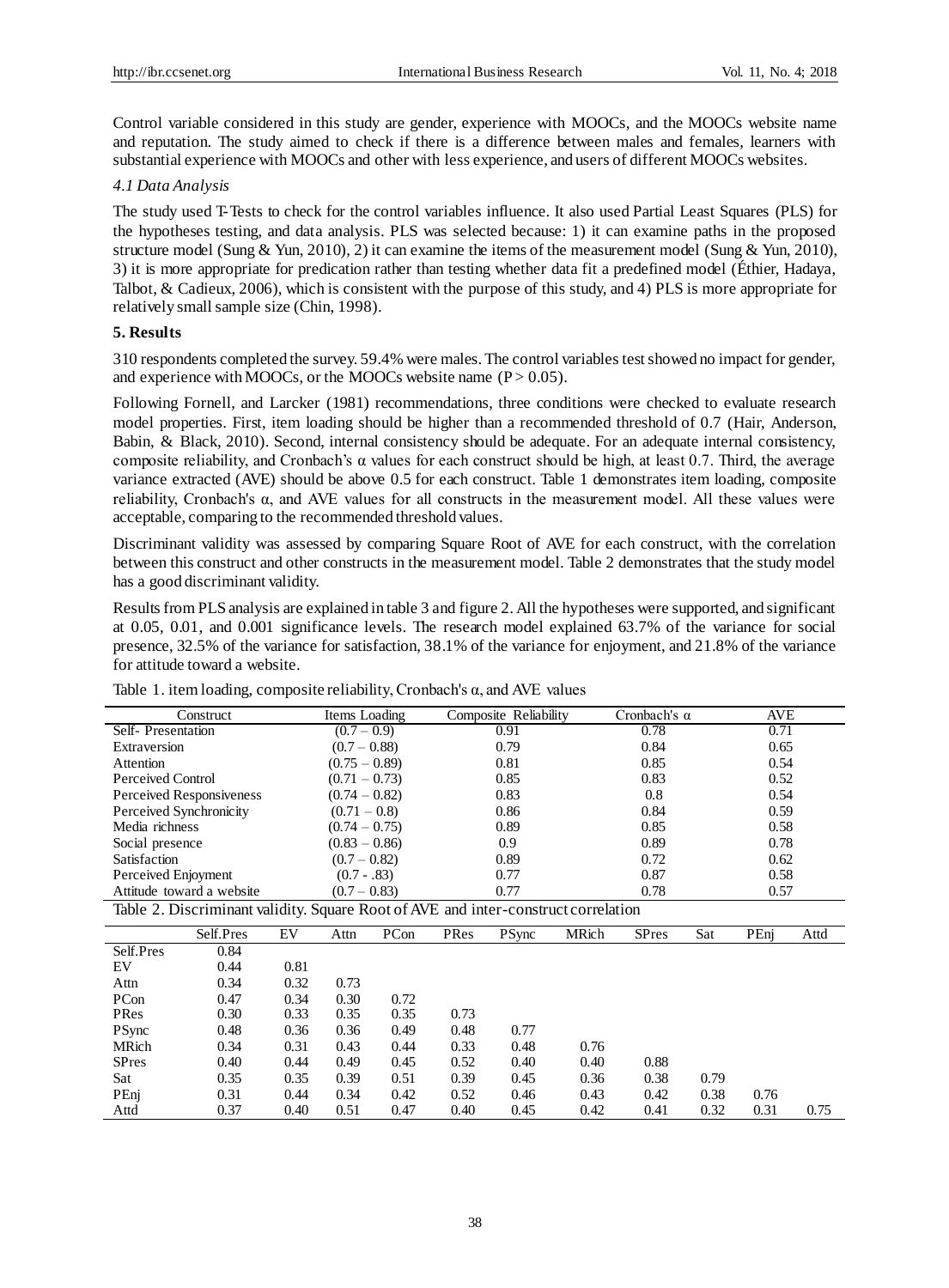#### Table 3. Hypotheses results

|                                                           | Path        |         |         |           |
|-----------------------------------------------------------|-------------|---------|---------|-----------|
| <b>Hypothesis</b>                                         | coefficient | t-Value | P-Value | Results   |
| 1. Self-Presentation $\rightarrow$ Social Presence        | $0.29**$    | 3.12    | 0.0005  | Supported |
| 2. Extraversion $\rightarrow$ Social Presence             | $0.27**$    | 3.07    | 0.0007  | Supported |
| 3. Attention $\rightarrow$ Social Presence                | $0.4***$    | 7.65    | 0.0000  | Supported |
| 4. Perceived Control $\rightarrow$ Social Presence        | $0.45***$   | 8.21    | 0.0000  | Supported |
| 5. Perceived Responsiveness $\rightarrow$ Social Presence | $0.69***$   | 11.08   | 0.0000  | Supported |
| 6. Perceived Synchronicity $\rightarrow$ Social Presence  | $0.59***$   | 10.32   | 0.0000  | Supported |
| 7. Media richness $\rightarrow$ Social Presence           | $0.21*$     | 2.08    | 0.0202  | Supported |
| 8. Social Presence $\rightarrow$ Satisfaction             | $0.34**$    | 4.02    | 0.0002  | Supported |
| 9. Social Presence $\rightarrow$ Enjoyment                | $0.33**$    | 3.78    | 0.0002  | Supported |
| 10. Enjoyment $\rightarrow$ Attitude toward a website     | $0.2*$      | 1.98    | 0.021   | Supported |
|                                                           |             |         |         |           |

*Note*. Path significances: \*\*\*p <  $0.001$ ; \*\*p <  $0.01$ ; \*p <  $0.05$  (Two-tailed test).

# **6. Discussion**

#### *6.1 Key Findings*

This study aimed to provide a more comprehensive understanding of social presence in MOOCs websites, by investigating a thorough list of social presence antecedents and consequences. Specifically, the study investigated the impact of three categories of online community design artifacts on social presence. The first category includes factors related to the course instructor, self-presentation and extraversion. The second category includes factors related to the students in the online learning community, the students' attention, perceived control over the MOOC website, perceived responsiveness of the MOOC website, and perceived synchronicity of the MOOC website. The third category includes one factor related to the MOOC website itself, media richness. The study also investigated the impact of social presence on the students' satisfaction, their perceived enjoyment, and their attitude toward the MOOCs website.

The empirical results significantly support all the hypotheses in the study. In terms of social presence antecedents, results showed that factors belong to the second category; perceived responsiveness (β= 0.69, P < .001)**,**  perceived synchronicity ( $\beta$ = 0.59, P < .001), perceived control ( $\beta$ = 0.45, P < .001), and attention ( $\beta$ = 0.4, P < .001), are the strongest predictor of social presence.

Results also showed that the list of antecedents investigated by this study explained 63.7% of the variance for social presence, which is a large share of variance, indicating that the antecedent list considered in this study is well prepared.

#### *6.2 Implications*

Prior research highlighted the importance of social presence in online environments. However, more investigation on social presence is still needed (Richardson & Swan, 2003). Similarly, research showed that MOOCs can significantly improve online education. However, there still is more research required, to better understand how to utilize such a technology, to improve online education.

One implication for literature is investigating a thorough list of social presence antecedents and consequences in one model. This provides a better understanding of social presence in online environments, and a better understanding of the interaction effects between these factors.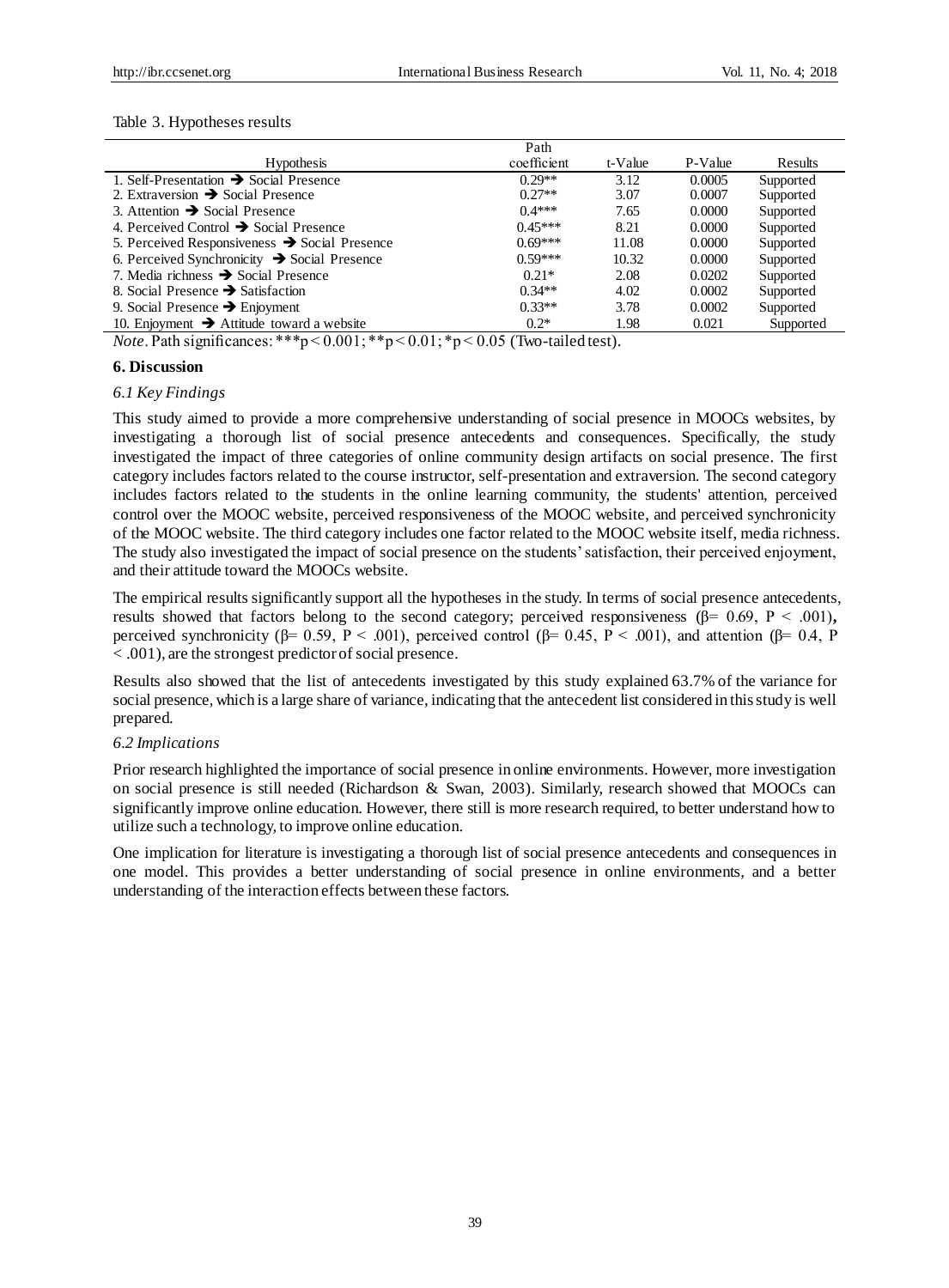

Figure 2. PLS result

This study has offered some contributions for practice as well; it provides MOOCs designers with a thorough list of online community design artifacts that were proven to positively influence social presence in MOOCs websites. The study assist MOOCs designers to focus on the importance of designing interfaces that is more sociable. The study also provides designers with a better understanding of the online users' behavior in MOOCs website.

#### *6.3 Limitations and Future Research*

Although the study contributed to both theory and practice, there are a few limitations associated with this study. The main limitation of this study came from the convenience sample, utilized by this study, to collect the data. When analyzing data, we found that the most respondents came from top famous MOOCs websites, such as coursera, edX, and Udacity. The name and reputation of such MOOCs websites might affect social presence as well. Future research is recommended to utilize more resources, to reach a diverse sample that includes students from various MOOCs websites.

#### **7. Conclusions**

This study investigated social presence in MOOCs websites. A thorough list of online community design artifacts was classified into three categories, and their influence on social presence was investigated. Results supported the study hypotheses about the influence of these factors on social presence. The proposed social presence antecedents explained a large share of variance for the social presence (63.7%).

The study also proved the positive influence of social presence on online users' behavior; namely, students' satisfaction, their enjoyment, and their attitude toward the MOOCs website.

#### **References**

- Adams, H. L., Morris, M. G., & Van Scotter, J. R. (1999). Examining e-mail use in the context of virtual organizations: implications for theory and practice. *International Journal of Electronic Commerce, 3*(1), 8-26. https://doi.org/10.1080/10864415.1998.11518325
- Agarwal, R., & Prasad, J. (1998). A Conceptual and Operational Definition of Personal Innovativeness in the Domain of Information Technology. *Information Systems Research, 9*(2), 204-215. https://doi.org/10.1287/isre.9.2.204
- Alraimi, K. M., Zo, H., & Ciganek, A. P. (2015). Understanding the MOOCs continuance: The role of openness and reputation. *Computers & Education, 80,* 28-38. https://doi.org/10.1016/j.compedu.2014.08.006
- Arbaugh, J. B. (2001). How instructor immediacy behaviors affect student satisfaction and learning in web-based courses. *Business Communication Quarterly, 64*(4), 42-54. https://doi.org/10.1177/108056990106400405
- Ariely, D. (2000). Controlling the Information Flow: Effects on Consumers' Decision Making and Preferences. *Journal of Consumer Research, 27*(2), 233-248. https://doi.org/10.1086/314322
- Aydingül, O., Spohrer, K., Heinzl, A., & Kostrzewa, M. (2016). Electronic patient briefing and informed consent: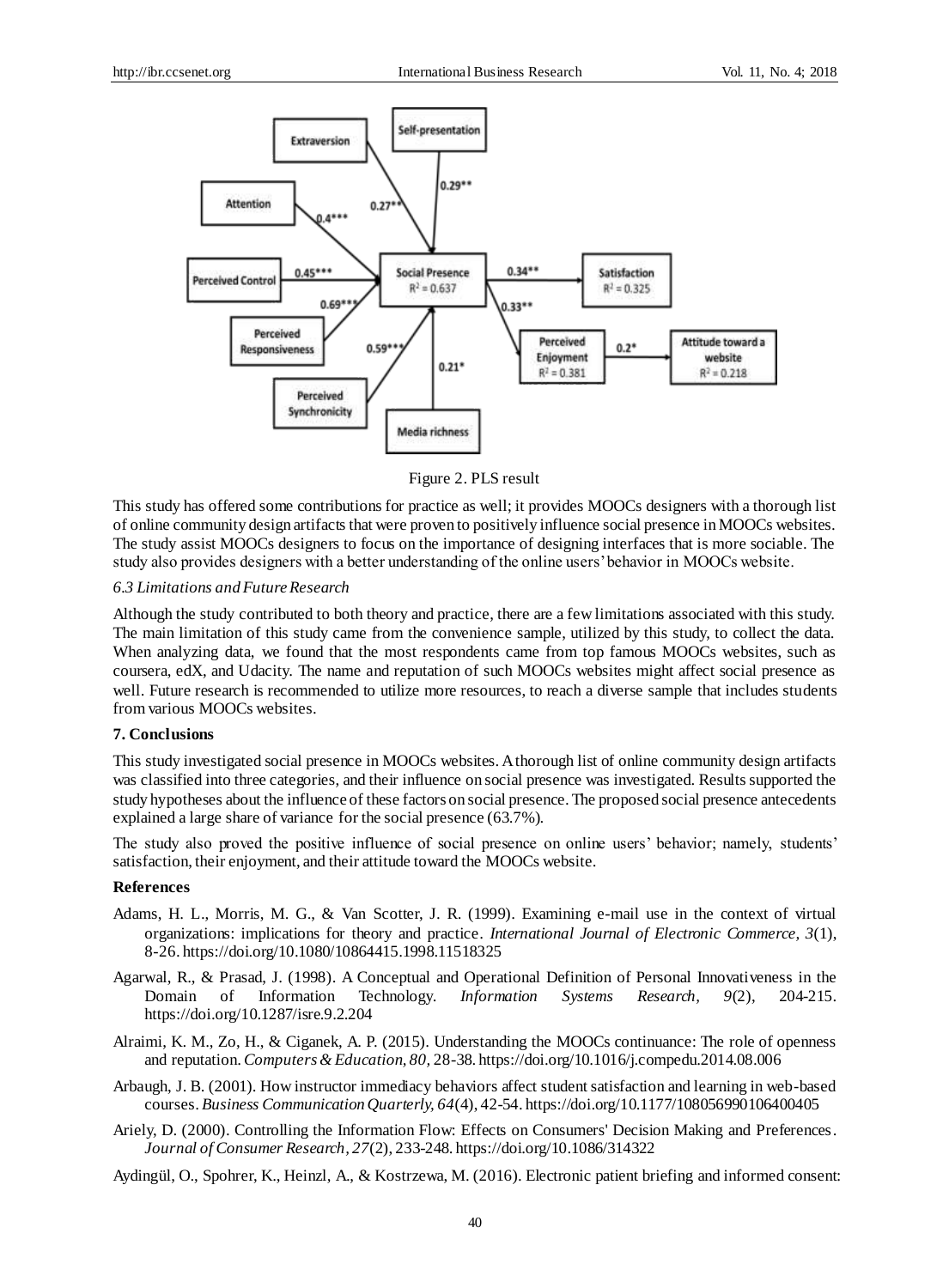creating patient trust and information satisfaction through social presence and personalization.

- Back, M. D., Schmukle, S. C., & Egloff, B. (2009). Predicting actual behavior from the explicit and implicit self-concept of personality. *Journal of personality and social psychology*, *97*(3), 533. https://doi.org/10.1037/a0016229
- Biocca, F., Kim, T., & Levy, M. R. (1995). The vision of virtual reality. Communication in the age of virtual reality, 3-14.
- Blanchard, A. L., & Markus, M. L. (2004). The experienced sense of a virtual community: Characteristics and processes. *ACM Sigmis Database, 35*(1), 64-79. https://doi.org/10.1145/968464.968470
- Borup, J., West, R. E., Thomas, R., & Graham, C. R. (2014). Examining the impact of video feedback on instructor social presence in blended courses. *The International Review of Research in Open and Distributed Learning, 15*(3). https://doi.org/10.19173/irrodl.v15i3.1821
- Breslow, L., Pritchard, D. E., DeBoer, J., Stump, G. S., Ho, A. D., & Seaton, D. T. (2013). Studying learning in the worldwide classroom: Research into edX's first MOOC. *Research & Practice in Assessment, 8,* 13-25
- Bullen, M. (2007). Participation and critical thinking in online university distance education. International *Journal of E-Learning & Distance Education, 13*(2), 1-32.
- Cable, D. M. (2006). Managing Job Seekers' Organizational Image Beliefs: The Role of Media Richness and Media Credibility", *Journal of Applied Psychology, 91,* 828-840. https://doi.org/10.1037/0021-9010.91.4.828
- Childers, T. L., Carr, C. L., Peck, J., & Carson, S. (2002). Hedonic and utilitarian motivations for online retail shopping behavior. *Journal of retailing, 77*(4), 511-535. https://doi.org/10.1016/S0022-4359(01)00056-2
- Chin, W. W. (1998). The partial least squares approach to structural equation modeling. *Modern methods for business research, 295*(2), 295-336.
- Christofides, E., Muise, A., & Desmarais, S. (2009). Information control and disclosure on Facebook: Are they two sides of the same coin or two different processes. *Cyberpsychology and Behavior, 12,* 1-5. https://doi.org/10.1089/cpb.2008.0226
- Cui, G., Lockee, B., & Meng, C. (2013). Building modern online social presence: A review of social presence theory and its instructional design implications for future trends. *Education and information technologies, 18*(4), 661-685. https://doi.org/10.1007/s10639-012-9192-1
- Cui, N., Wang, T., & Xu, S. (2010). The influence of social presence on consumers' perceptions of the interactivity of web sites. *Journal of Interactive Advertising, 11*(1), 36-49. https://doi.org/10.1080/15252019.2010.10722176
- Daliri, E., Rezaei, S., & Ismail, W. K. W. (2014). Online social shopping: the impact of attitude, customer information quality, effectiveness of information content and perceived social presence. *International Journal of Business Environment, 6*(4), 426-450. https://doi.org/10.1504/IJBE.2014.064995
- Davis, D., Bagozzi, P., & Warshaw, R. (1992). Extrinsic and intrinsic motivation to use computers in the workplace. *Journal of Applied Social Psychology, 22*(14), 1111-1132. https://doi.org/10.1111/j.1559-1816.1992.tb00945.x
- Davis, F. (2004). Improving Computer Skill Training: Behavior Modeling, Symbolic Mental Rehearsal, and the Role of Knowledge Structures. *Journal of Applied Psychology, 89,* 509-523. https://doi.org/10.1037/0021-9010.89.3.509
- Davis, H. C., Dickens, K., Leon Urrutia, M., Vera, S., del Mar, M., & White, S. (2014). MOOCs for Universities and Learners an analysis of motivating factors.
- Dellaert, B. G., & Kahn, B. E. (1999). How tolerable is delay? Consumers' evaluations of internet web sites after waiting. *Journal of interactive marketing, 13*(1), 41-54. https://doi.org/10.1002/(SICI)1520-6653(199924)13:1<41::AID-DIR4>3.0.CO;2-S
- Deng, L., & Poole, M. S. (2010). Affect in web interfaces: a study of the impacts of web page visual complexity and order. *Mis Quarterly*, 711-730. https://doi.org/10.2307/25750702
- Doll, W. J., & Torkzadeh, G. (1988). The measurement of end-user computing satisfaction. *MIS Quarterly, 12*(2), 259-274. https://doi.org/10.2307/248851
- Dormann, C. (2001). Seducing consumers, evaluating emotions. *Joint Proceedings of IHM-HCI 2001, 2,* 10-14.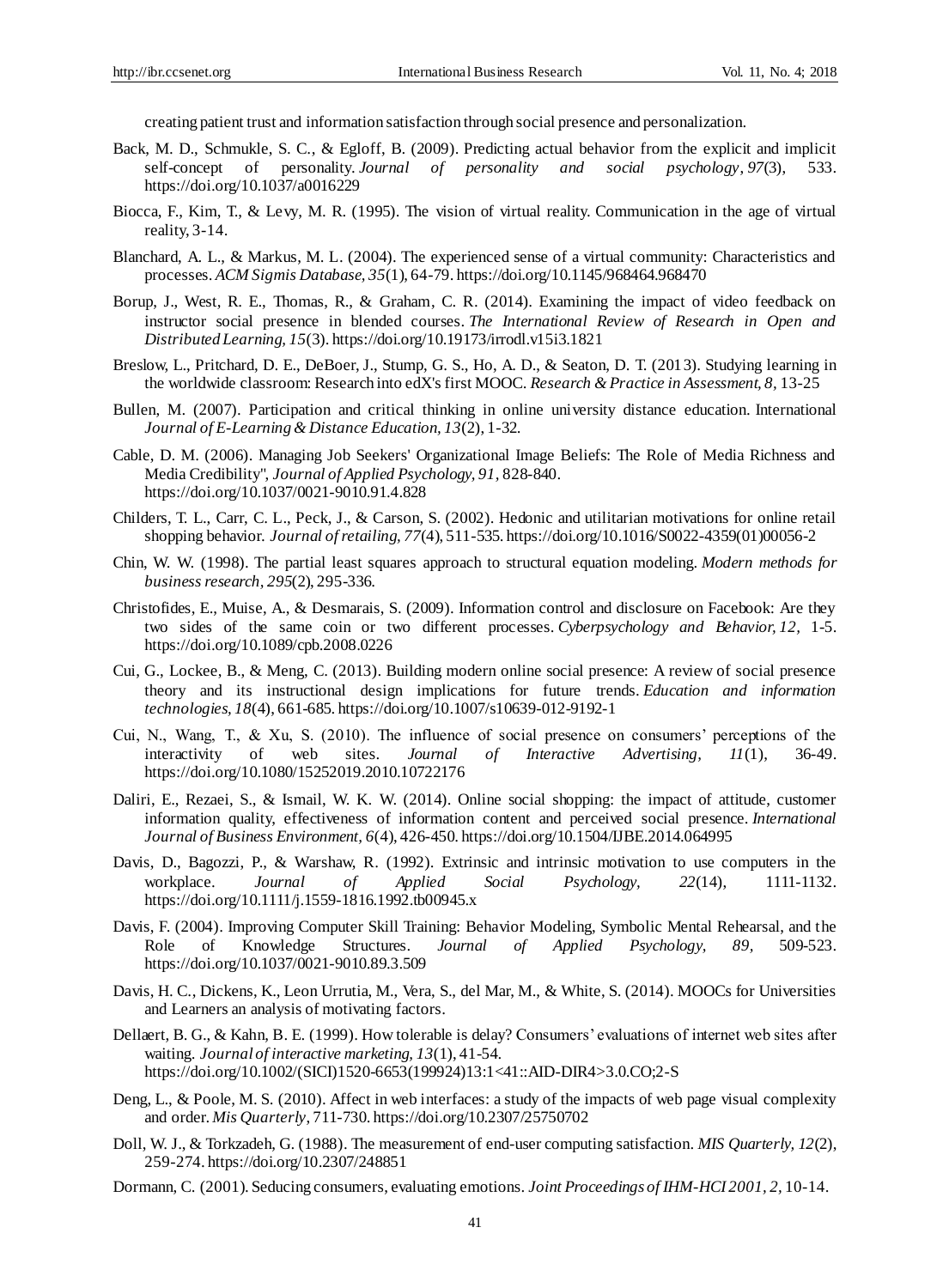- Éthier, J., Hadaya, P., Talbot, J., & Cadieux, J. (2006). B2C web site quality and emotions during online shopping episodes: An empirical study. *Information & Management, 43*(5), 627-639. https://doi.org/10.1016/j.im.2006.03.004
- Felt, A. P., Ha, E., Egelman, S., Haney, A., Chin, E., & Wagner, D. (2012). Android permissions: User attention, comprehension, and behavior. In Proceedings of the eighth symposium on usable privacy and security (p. 3). ACM. https://doi.org/10.1145/2335356.2335360
- Fornell, C., & Larcker, D. F. (1981). Evaluating structural equation models with unobservable variables and measurement error.Journal of marketing research, 39-50. https://doi.org/10.2307/3151312
- Gallien, T., & Oomen-Early, J. (2008). Personalized versus collective instructor feedback in the online courseroom: Does type of feedback affect student satisfaction, academic performance and perceived connectedness with the instructor? *International Journal on ELearning, 7*(3), 463.
- Gefen, D., & Straub, D. W. (2003). Managing user trust in B2C e-services. *E-service Journal, 2*(2), 7-24. https://doi.org/10.2979/esj.2003.2.2.7
- Goldberg, L. R. (1981). Language and individual differences: The search for universals in personality lexicons. *Review of personality and social psychology, 2*(1), 141-165.
- Green, D. T., & Pearson, J. M. (2011). Integrating website usability with the electronic commerce acceptance model. *Behaviour & Information Technology, 30*(2), 181-199. https://doi.org/10.1080/01449291003793785
- Gunawardena, C. N., & Zittle, F. J. (1997). Social presence as a predictor of satisfaction within a computermediated conferencing environment. *American journal of distance education, 11*(3), 8-26. https://doi.org/10.1080/08923649709526970
- Hair, J. F., Anderson, R. E., Babin, B. J., & Black, W. C. (2010). Multivariate data analysis: A global perspective (Vol. 7): Pearson Upper Saddle River.
- Han, S., Min, J., & Lee, H. (2015). Antecedents of social presence and gratification of social connection needs in SNS: a study of Twitter users and their mobile and non-mobile usage. *International Journal of Information Management, 35*(4), 459-471. https://doi.org/10.1016/j.ijinfomgt.2015.04.004
- Hassanein, K. S., & Head, M. M. (2004). Building online trust through socially rich web interfaces. In Proceedings of the 2nd Annual Conference on Privacy, Security and Trust, Fredericton, New Brunswick, Canada (pp. 15-22).
- Hassanein, K., & Head, M. (2007). Manipulating perceived social presence through the web interface and its impact on attitude towards online shopping. *Int. J. Human-Comput. Stud., 65*(8), 689-708. https://doi.org/10.1016/j.ijhcs.2006.11.018
- Hess, T., Fuller, M., & Campbell, D. (2009). Designing interfaces with social presence: Using vividness and extraversion to create social recommendation agents. *Journal of the Association for Information Systems, 10*(12), 889. https://doi.org/10.17705/1jais.00216
- Imlawi, J., & Gregg, D. (2014). Engagement in online social networks: The impact of self-disclosure and humor. *International Journal of Human-Computer Interaction, 30*(2), 106-125. https://doi.org/10.1080/10447318.2013.839901
- Imlawi, J., Gregg, D., & Karimi, J. (2015). Student engagement in course-based social networks: The impact of instructor credibility and use of communication. *Computers & Education, 88,* 84-96. https://doi.org/10.1016/j.compedu.2015.04.015
- Isbister, K., & Nass, C. (2000). Consistency of personality in interactive characters: verbal cues, non-verbal cues, and user characteristics*. International journal of human-computer studies, 53*(2), 251-267. https://doi.org/10.1006/ijhc.2000.0368
- Joo, Y. J., Lim, K. Y., & Kim, E. K. (2011). Online university students' satisfaction and persistence: Examining perceived level of presence, usefulness and ease of use as predictors in a structural model. *Computers & education, 57*(2), 1654-1664. https://doi.org/10.1016/j.compedu.2011.02.008
- Koufaris, M., & Ajit Kambil, P. A. L. (2001). Consumer behavior in web-based commerce: an empirical study. *International Journal of Electronic Commerce, 6*(2), 115-138. https://doi.org/10.1080/10864415.2001.11044233
- Kumar, N., & Benbasat, I. (2006). Research note: the influence of recommendations and consumer reviews on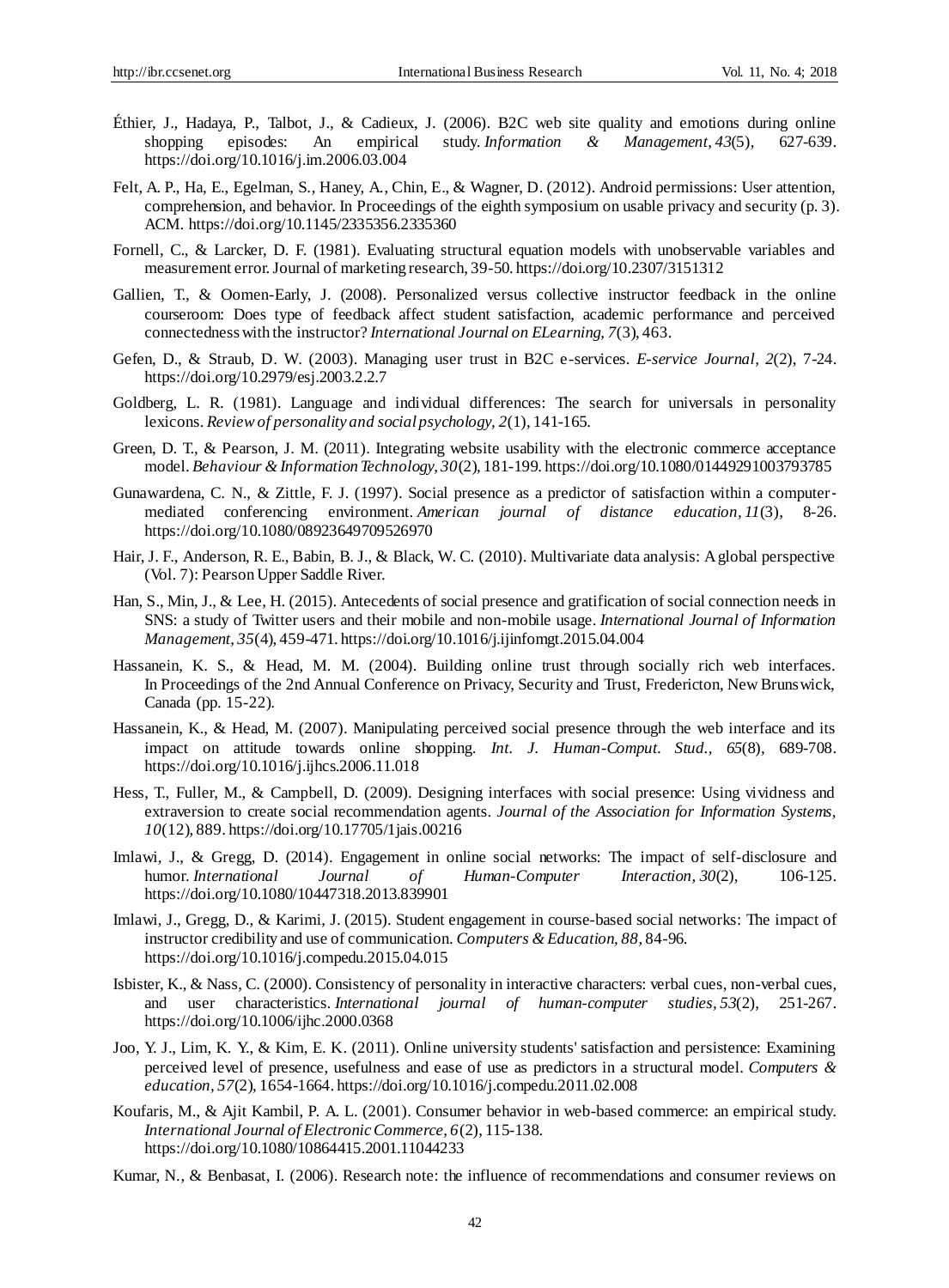evaluations of websites. *Information Systems Research, 17*(4), 425-439. https://doi.org/10.1287/isre.1060.0107

- Lee, M. K., Cheung, C. M., & Chen, Z. (2005). Acceptance of Internet-based learning medium: the role of extrinsic and intrinsic motivation. *Information & management, 42*(8), 1095-1104. https://doi.org/10.1016/j.im.2003.10.007
- Liu, Y. (2003). Developing a scale to measure the interactivity of websites. *Journal of advertising research, 43*(02), 207-216. https://doi.org/10.2501/JAR-43-2-207-216
- Liu, Y., & Shrum, L. J. (2002). What is interactivity and is it always such a good thing? Implications of definition, person, and situation for the influence of interactivity on advertising effectiveness. *Journal of advertising, 31*(4), 53-64. https://doi.org/10.1080/00913367.2002.10673685
- Liyanagunawardena, T. R., Adams, A. A., & Williams, S. A. (2013). MOOCs: A systematic study of the published literature 2008-2012. *The International Review of Research in Open and Distributed Learning*, *14*(3), 202-227. https://doi.org/10.19173/irrodl.v14i3.1455
- Lomicka, L., & Lord, G. (2007). Social presence in virtual communities of foreign language (FL) teachers. *System, 35*(2), 208-228. https://doi.org/10.1016/j.system.2006.11.002
- Lowry, P. B., Romano, N. C., Jenkins, J. L., & Guthrie, R. W. (2009). The CMC interactivity model: How interactivity enhances communication quality and process satisfaction in lean-media groups. *Journal of Management Information Systems, 26*(1), 155-196. https://doi.org/10.2753/MIS0742-1222260107
- Lucas Jr, H. C. (2013). Can the Current Model of Higher Education Survive MOOCs and Online Learning? *Educause Review, 48*(5), 54.
- M. Badger, J., E. Kaminsky, S., & S. Behrend, T. (2014). Media richness and information acquisition in internet recruitment. *Journal of Managerial Psychology, 29*(7), 866-883. https://doi.org/10.1108/JMP-05-2012-0155
- Ma, M., & Agarwal, R. (2007). Through a glass darkly: Information technology design, identity verification, and knowledge contribution in online communities. *Information systems research, 18*(1), 42-67. https://doi.org/10.1287/isre.1070.0113
- Miranda, S. M., & Saunders, C. S. (2003). The social construction of meaning: An alternative perspective on information sharing*.Information systems research, 14*(1), 87-106. https://doi.org/10.1287/isre.14.1.87.14765
- Moore, A., Masterson, J. T., Christophel, D. M., & Shea, K. A. (1996). College teacher immediacy and student ratings of instruction. *Communication Education, 45*(1), 29-39. https://doi.org/10.1080/03634529609379030
- Nadkarni, S., & Gupta, R. (2007). A task-based model of perceived website complexity. *Mis Quarterly*, 501-524. https://doi.org/10.2307/25148805
- Perea y Monsuwé, T., Dellaert, B. G., & De Ruyter, K. (2004). What drives consumers to shop online? A literature review. *International journal of service industry management, 15*(1), 102-121. https://doi.org/10.1108/09564230410523358
- Qiu, L., & Benbasat, I. (2005). An investigation into the effects of Text-To-Speech voice and 3D avatars on the perception of presence and flow of live help in electronic commerce. *ACM Transactions on Computer-Human Interaction (TOCHI)*, *12*(4), 329-355. https://doi.org/10.1145/1121112.1121113
- Richardson, J., & Swan, K. (2003). Examing social presence in online courses in relation to students' perceived learning and satisfaction.
- Riva, G., Davide, F., & IJsselsteijn, W. A. (2003). Being there: The experience of presence in mediated environments. Being there: Concepts, effects and measurement of user presence in synthetic environments, 5.
- Rodriguez, M. (2015). The Relationship Between Social Presence, Student Satisfaction and Academic Achievement in Fully Online Asynchronous Courses (Doctoral dissertation).
- Russo, T., & Benson, S. (2005). Learning with invisible others: perceptions of online presence and their relationship to cognitive and affective learning. *Educational Technology & Society, 8*(1), 54-62.
- Schmitz, J., & Fulk, J. (1991). Organizational colleagues, media richness, and electronic mail: a test of the social influence model of technology use. *Communication Research, 18*(4), 487-523.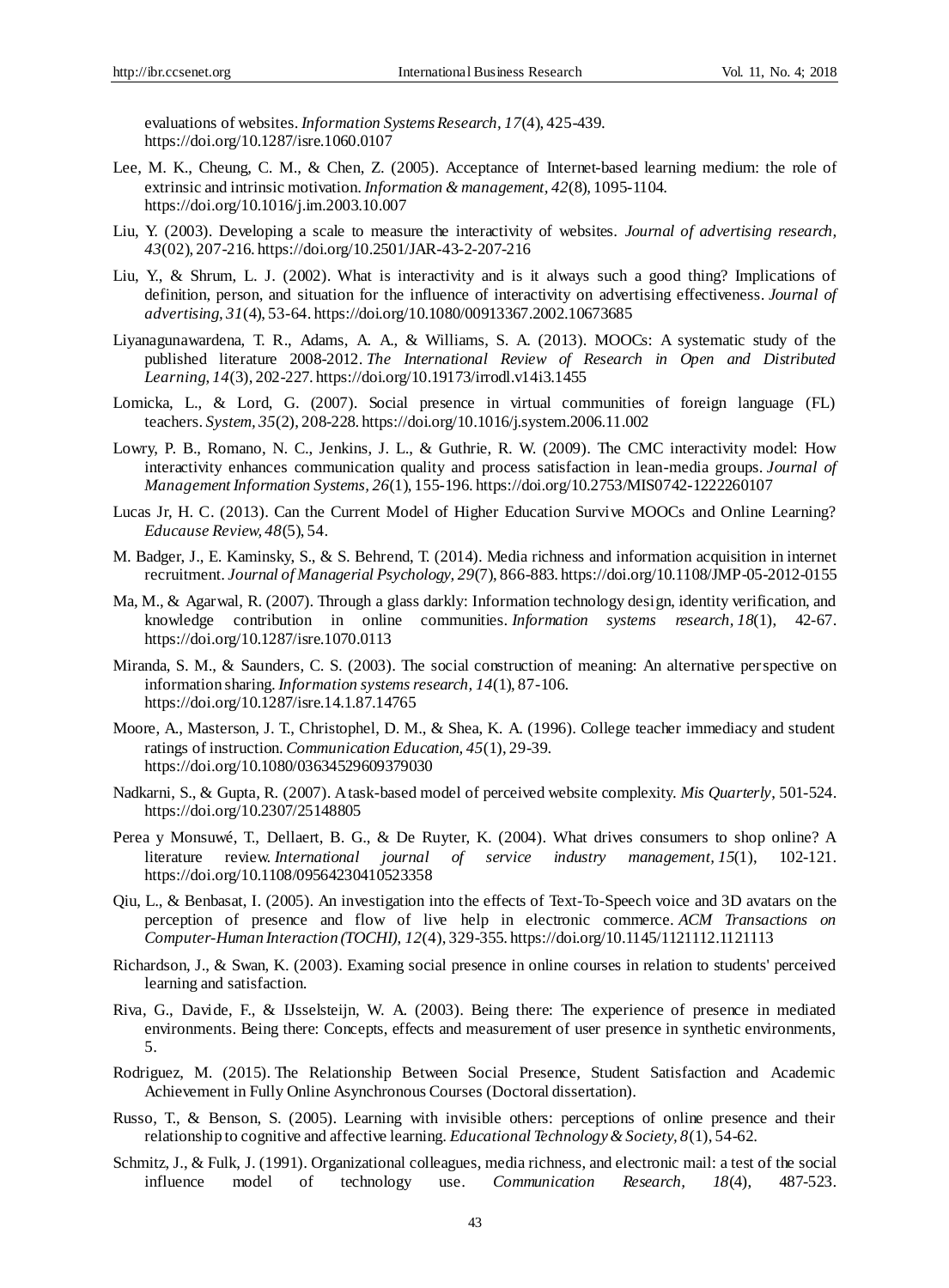https://doi.org/10.1177/009365091018004003

- Sears, A., Jacko, J. A., & Borella, M. S. (1997). Internet delay effects: how users perceive quality, organization, and ease of use of information. In CHI'97 Extended Abstracts on Human Factors in Computing Systems (pp. 353-354). ACM. https://doi.org/10.1145/1120212.1120430
- Shen, K. N., & Khalifa, M. (2009). Design for social presence in online communities: A multidimensional approach.
- Short, J., Williams, E., & Christie, B. (1976). The social psychology of telecommunications.
- Siemens, C. G., & Downes, S. (2013). What is a MOOC?
- Smith-Jackson, T. L., & Wogalter, M. S. (2006). Methods and procedures in warning research. *Handbook of warnings*, 23-33.
- So, H. J., & Brush, T. A. (2008). Student perceptions of collaborative learning, social presence and satisfaction in a blended learning environment: Relationships and critical factors. *Computers & Education, 51*(1), 318-336. https://doi.org/10.1016/j.compedu.2007.05.009
- Steffey, C. S. (2001). The effects of visual and verbal cues in multimedia instruction (Doctoral dissertation, Virginia Polytechnic Institute and State University).
- Sung, J., & Yun, Y. (2010). Toward a more robust usability concept with perceived enjoyment in the context of mobile multimedia service. *International Journal of Human Computer Interaction, 1*(2), 12-32.
- Sweeney, J., & Ingram, D. (2001). A comparison of traditional and web-based tutorials in marketing education: An exploratory study. *Journal of Marketing Education, 23*(1), 55-62. https://doi.org/10.1177/0273475301231007
- Van der Heijden, H. (2003). Factors influencing the usage of websites: the case of a generic portal in The Netherlands. *Information & management, 40*(6), 541-549. https://doi.org/10.1016/S0378-7206(02)00079-4
- Voss, B. D. (2013). Massive open online courses (MOOCs): A primer for university and college board members.AGB Association of Governing Boards of Universities and Colleges.
- Ward, M., & Newlands, D. (1998). Use of the Web in undergraduate teaching. *Computers & Education, 31*(2), 171-184. https://doi.org/10.1016/S0360-1315(98)00024-4
- Wise, A., Chang, J., Duffy, T., & Del Valle, R. (2004). The effects of teacher social presence on student satisfaction, engagement, and learning. *Journal of Educational Computing Research, 31*(3), 247-271. https://doi.org/10.2190/V0LB-1M37-RNR8-Y2U1
- Yu, J., Ha, I., Choi, M., & Rho, J. (2005). Extending the TAM for a t-commerce. *Information & management*, *42*(7), 965-976. https://doi.org/10.1016/j.im.2004.11.001
- Zheng, S., Han, K., Rosson, M. B., & Carroll, J. M. (2016). The role of social media in MOOCs: how to use social media to enhance student retention. In Proceedings of the Third (2016) ACM Conference on Learning@ Scale (pp. 419-428). ACM. https://doi.org/10.1145/2876034.2876047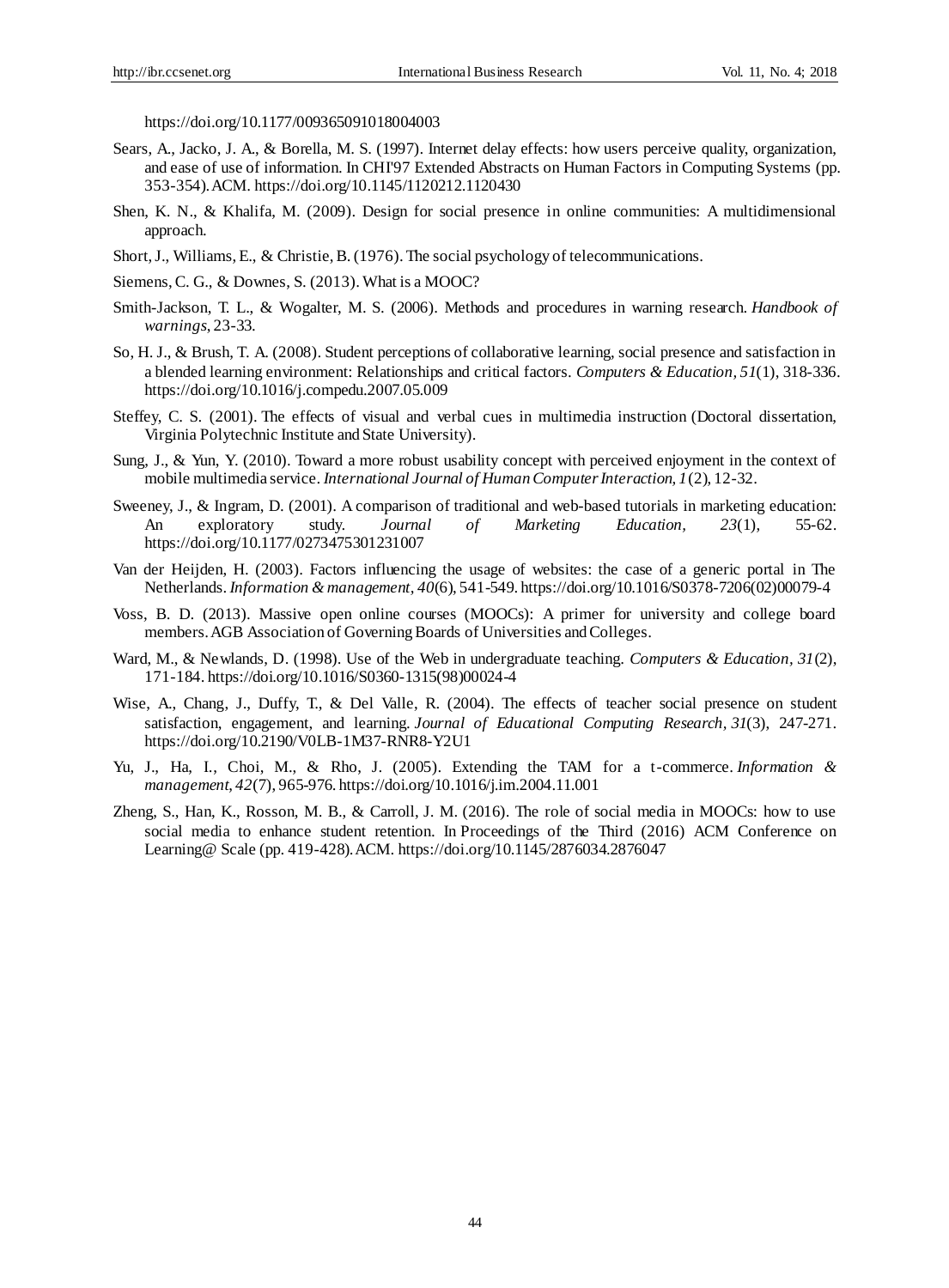# **Appendix**

# **Measurement and items**

# Table A1. Measurement and items

| Construct                |    | Items                                                                      | Source            |
|--------------------------|----|----------------------------------------------------------------------------|-------------------|
| Self-presentation        | 1. | I tell my stories to other community members in this community.            | Ma and Agarwal    |
|                          |    |                                                                            |                   |
|                          | 2. | I share my photos or other personal information with people from           | (2007)            |
|                          |    | this community.                                                            |                   |
|                          | 3. | I express my opinions in my posts.                                         |                   |
|                          | 4. | I present information about myself in my profile.                          |                   |
|                          | 5. | I use a special (or meaningful) signature in this community that           |                   |
|                          |    | differentiates me from others.                                             |                   |
|                          | 6. | I use a special (meaningful) name or nickname in this community            |                   |
|                          |    | that differentiates me from others.                                        |                   |
|                          | 7. | I let other community members visit my personal Web page.                  |                   |
| Extraversion             |    | Please indicate the extent to which the following attributes apply to you: | Back, Schmukle,   |
|                          | 1. | Sociable.                                                                  | and Egloff (2009) |
|                          | 2. | Talkative.                                                                 |                   |
|                          | 3. | Active.                                                                    |                   |
|                          | 4. | Impulsive                                                                  |                   |
|                          | 5. | Outgoing                                                                   |                   |
|                          | 6. | Shy                                                                        |                   |
|                          | 7. | Reticent                                                                   |                   |
|                          | 8. | Passive                                                                    |                   |
|                          | 9. | Deliberate                                                                 |                   |
|                          |    |                                                                            |                   |
|                          |    | 10. Reserved                                                               |                   |
| Attention                | 1. | I paid close attention to the community interaction.                       | Davis (2004)      |
|                          | 2. | I was able to concentrate on the community interaction                     |                   |
|                          | 3. | The community interaction held my attention.                               |                   |
|                          | 4. | During my interaction in this community, I was absorbed by the             |                   |
|                          |    | demonstrated activities.                                                   |                   |
| Perceived Control over a | 1. | While I was on the site, I was always aware where I was.                   | Cui, Wang, and Xu |
| Web site                 | 2. | While I was on the site, I always knew where I was going.                  | (2010)            |
|                          | 3. | I was delighted to be able to choose which link and when click.            |                   |
|                          | 4. | I feel that I have a great deal of control over my visiting                |                   |
|                          |    | experience at this site.                                                   |                   |
|                          | 5. | While I was on the Web site, I could choose freely what I wanted           |                   |
|                          |    | to see.                                                                    |                   |
| Perceived                | 1. | The Web site is effective in gathering visitors' feedback.                 | Cui, Wang, and Xu |
| Responsiveness           | 2. | This Web site facilitates two-way communication between the                | (2010)            |
|                          |    | visitors and the site.                                                     |                   |
|                          | 3. | The Web site makes me feel it wants to listen to its visitors.             |                   |
|                          | 4. | The Web site gives visitors the opportunity to talk back.                  |                   |
| Perceived Synchronicity  | 1. | The Web site processed my input very quickly.                              | Lowry, Romano,    |
| of a Web site            | 2. | Getting information from the Web site is very fast.                        | Jenkins, and      |
|                          | 3. | I was able to obtain the information I wanted without any delay.           | Guthrie (2009)    |
|                          | 4. | When I clicked on the links, I felt I was getting instantaneous            |                   |
|                          |    | information.                                                               |                   |
|                          |    |                                                                            |                   |
| Media richness           | 1. | This Web site give and receive timely feedback.                            | Cable (2006)      |
|                          | 2. | This Web site use rich and varied language.                                |                   |
|                          | 3. | This Web site communicate a variety of different cues (such as             |                   |
|                          |    | emotional tone or attitude)                                                |                   |
| Social Presence          | 1. | There is a sense of human contact in the website.                          | Kumar, and        |
|                          | 2. | There is a sense of personalness in the website.                           | Benbasat (2006)   |
|                          | 3. | There is a sense of sociability in the website.                            |                   |
|                          | 4. | There is a sense of human warmth in the website.                           |                   |
|                          | 5. | There is a sense of human sensitivity in the website.                      |                   |
| Satisfaction             | 1. | After using this website, I am: very dissatisfied - very satisfied.        | Nadkarni, and     |
|                          | 2. | After using this website, I am: very displeased - very pleased.            | Gupta (2007)      |
|                          | 3. | Using this website made me: frustrated - contented.                        |                   |
|                          | 4. | After using this website, I feel: terrible - delighted.                    |                   |
|                          | 5. | After using this website, I will: never recommend it to my friends         |                   |
|                          |    | - strongly recommend it to my friends.                                     |                   |
|                          | 6. | After using this website, I will: never use it again - most likely use     |                   |
|                          |    | it again.                                                                  |                   |
| Perceived Enjoyment      | 1. | I found using this website entertaining                                    | Yu, Ha, Choi, and |
|                          | 2. | I found using this website pleasant                                        | Rho (2005)        |